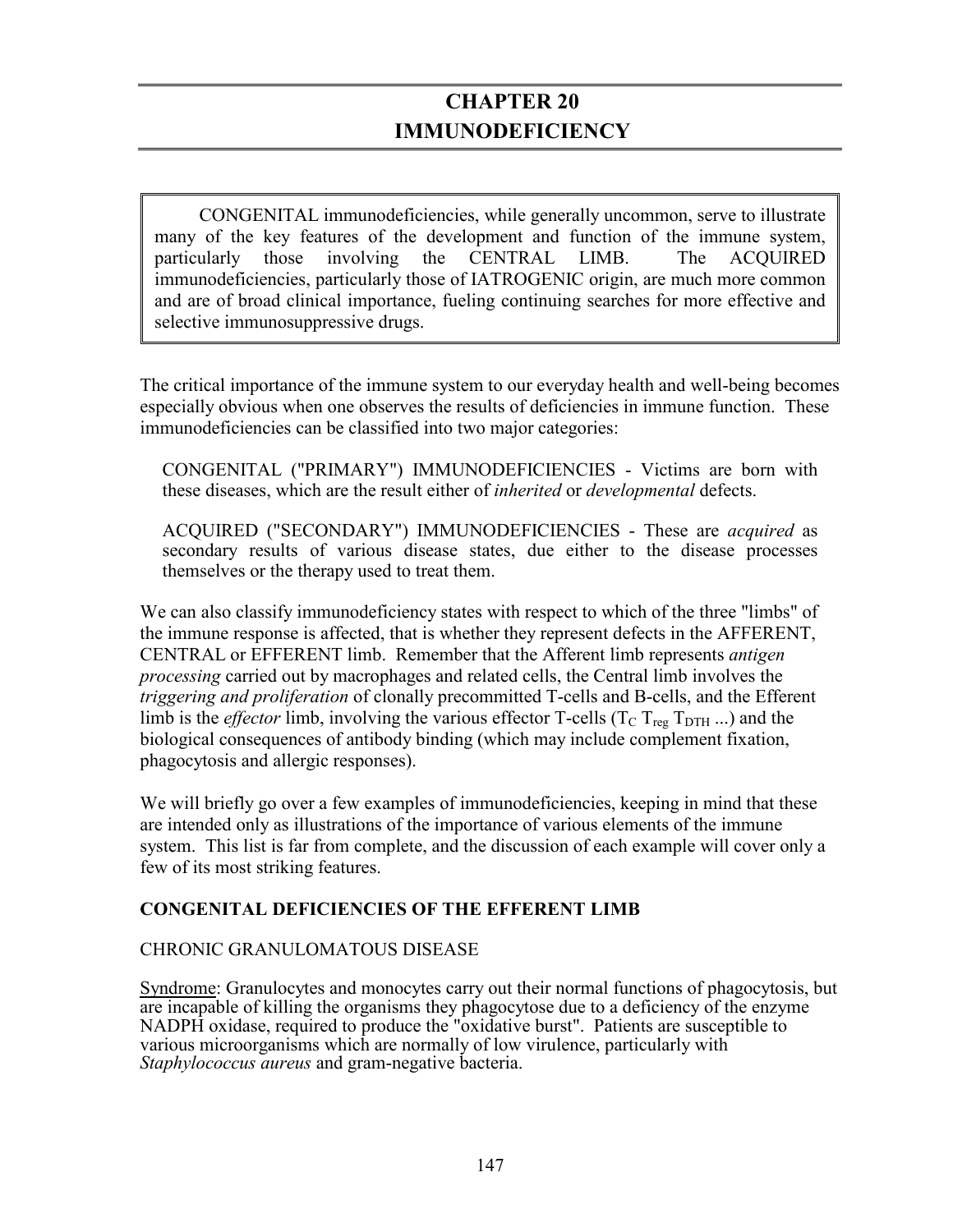Inheritance: This disorder can be caused by several different genetic defects, one of which is controlled by an X-linked gene; symptoms appear at about two years of age.

Treatment: antibiotic therapy for infections.

# COMPLEMENT DEFICIENCIES

A variety of genetic deficiencies of complement components are known, which we will not review here. Some may have only very mild consequences, but they are often associated with differing degrees of increased susceptibility to *bacterial infections*. Interestingly, deficiencies of some of the early complement components also appear to be associated with increased susceptibility to development of *lupus* and other *autoimmune states*, underlining the importance of the early components of complement in the normal process of *clearance of immune complexes* (discussed in Chapter 5).

# **CONGENITAL DEFICIENCIES OF THE CENTRAL LIMB**

The congenital defects of T-cell and B-cell lineages are the most biologically interesting and informative of the immunodeficiencies, although the clinically significant ones are extremely rare. As we review four examples of such conditions, it will be useful to refer to Figure 21-1, which briefly outlines some key features of the process of differentiation of hemopoietic cells, focusing on the lymphocytic lineage.



**Figure 20-1** 

# X-LINKED INFANTILE HYPOGAMMAGLOBULINEMIA (BRUTON'S SYNDROME)

Syndrome:

Extreme susceptibility to **bacterial infections** (more so than to viruses or fungi) starting at  $\sim$ 4-6 months of age.

Serum IgG is extremely low, other Ig isotypes absent.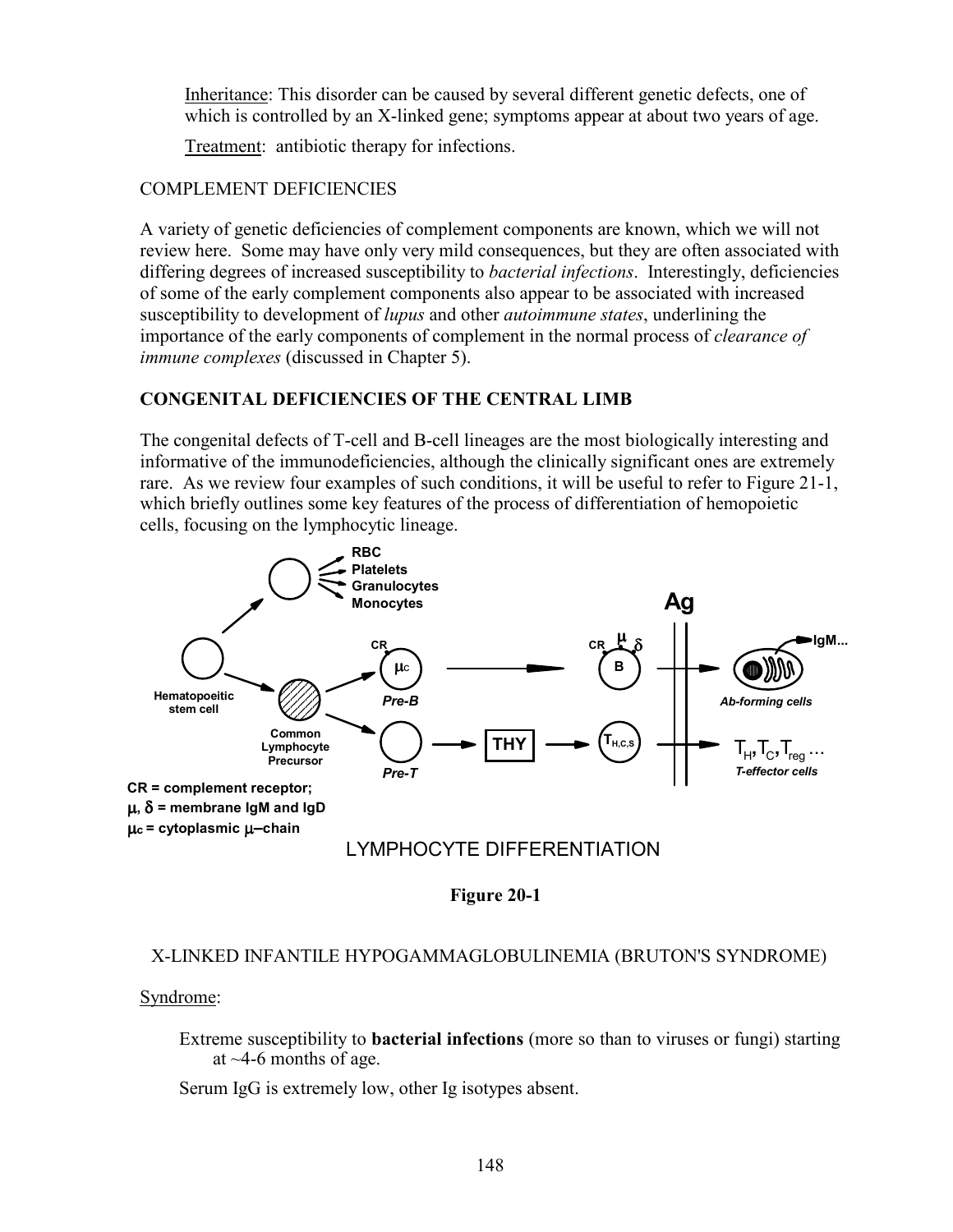B-cells (membrane Ig-bearing) are absent, but CR-bearing pre-B-cells may be present. Faulty Ig heavy chain gene rearrangements; D/J rearrangement may occur, but no  $V/D/J$ .

T-cell numbers and function are normal.

No follicles or germinal centers, or plasma cells.

Inheritance: X-linked recessive gene, frequency  $\sim$ 1 in 10<sup>5</sup>. This gene has been identified as encoding a tyrosine kinase ("Bruton's Tyrosine Kinase", or BTK) which is expressed selectively in developing B-cells.

Treatment: Includes chronic treatment with gamma-globulin (*intravenous* IgG for passive immunization) and antibiotics.

This genetic defect prevents B-cell precursors from developing into functional B-cells; replacement therapy with human IgG is very effective. Since the development of IV-Ig, these patients have been surviving well past their fourth decade. Nevertheless, live vaccines are dangerous for these patients and should be avoided.

#### CONGENITAL THYMIC APLASIA (DiGEORGE SYNDROME)

#### Syndrome:

- Hypocalcemic tetany is evident within 24 hrs. of birth (due to a deficiency of PTH, or parathormone, which is normally produced by the parathyroid and regulates potassium and calcium metabolism).
- Repeated infections with **viruses and fungi**, (also bacteria); *Candida* and *Pneumocystis carinii* are characteristic.
- No functional thymus (hypoplasia or aplasia).

Few or no T-cells.

- B-cells present, but with variable function (serum Ig levels are also variable).
- Primary follicles present in lymphoid tissues but without germinal centers, and empty thymus-dependent areas.

Inheritance: This disease is most commonly sporadic (not inherited) due to *de novo* deletion of a region of chromosome 22q11 (remember the distinction between "congenital" and "inherited"). This deletion results in a *developmental defect* of the 3rd and 4th pharyngeal pouches which give rise to both the thymus and parathyroid. Often associated with malformations of the heart and face, DiGeorge is considered as one manifestation of the larger complex of diseases collectively known as *cardiovelofacial syndrome*. The frequency of the deletion is  $\sim$ 1 in 10<sup>4</sup>, the appearance of severe immunodeficiency is less common.

Treatment: Successful treatment may be carried out with **fetal thymus transplant**; the transplant need not contain lymphocytes, only a small amount of thymic epithelium. Any therapy must consider the danger of GvH reaction; for this reason one must not use adult thymus tissue, and any transfused blood must be first X-irradiated. No *live* vaccines should be given.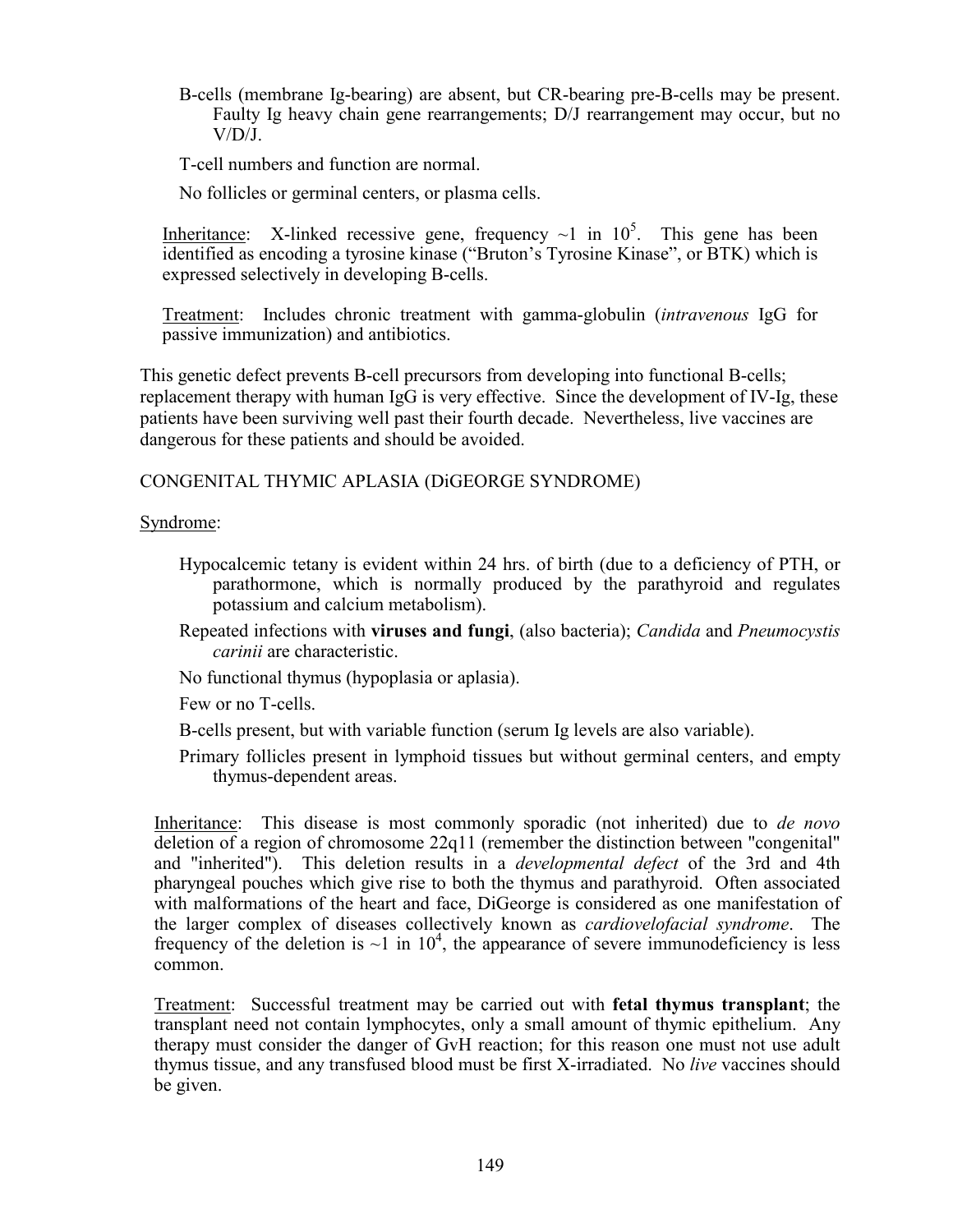This disease is the result of the absence of T-cell development through failure to provide an appropriate environment for differentiation. The patient's lymphocytes themselves (pre-T cells) are perfectly capable of developing into mature cells, and if the appropriate environment is provided (by a thymic transplant) they will colonize it and develop normally.

#### SEVERE COMBINED IMMUNODEFICIENCY (SCID)

#### Syndrome:

Overwhelming infections in first year of life.

No functional T- or B-cells (abnormal B-cells may be present).

Thymus and peripheral lymphoid tissues empty or severely depleted of lymphocytes.

Inheritance: *Several different known genetic defects* can cause this disease, including both X-linked and autosomal recessive forms, with an overall frequency around 1 in  $10^{6}$ 

Treatment: The only successful treatment is replacement of the hemopoietic stem cells by bone marrow transplant. Prevention of GvH is a key to success (by removing cells of the T-cell lineage).

This genetic defect is expressed in the *common lymphocyte precursor* of T and B-cells indicated in the diagram above, and prevents their further development. If a source of competent stem cells is provided (*e.g.* by bone marrow transplantation), they will colonize the thymus and peripheral lymphoid tissues in a normal fashion.

## SELECTIVE IgA DEFICIENCY

#### Syndrome:

Very low serum levels of IgA  $\leq 0.05$  mg/ml), normal levels of other isotypes.

Normal cell-mediated immunity.

Increased susceptibility to viral and bacterial sinopulmonary infections, although it may often be asymptomatic. Can also be associated with autoimmune or allergic states.

Inheritance: Genetic basis variable and poorly understood; frequency up to 1 in 300.

Treatment: No specific treatment other than antibiotic therapy. IgA should not be administered, as it can trigger an anti-IgA autoimmune or allergic responses (see Chapter 21).

This is the most common of several isotype-specific Ig deficiencies; it is not known whether it is a defect in the precursors of IgA-producing cells, or in the (unknown) mechanism by which their differentiation is regulated.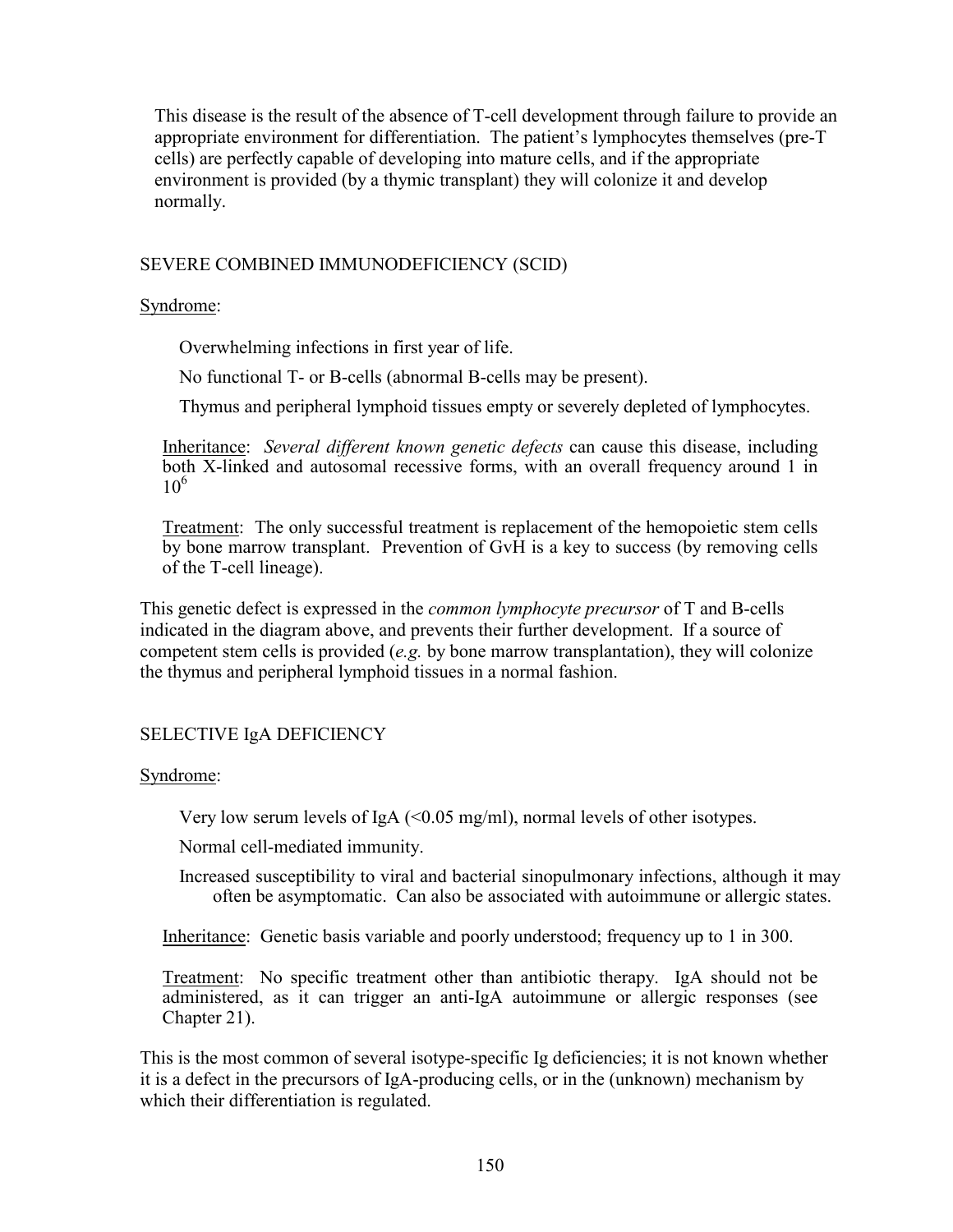#### **ACQUIRED IMMUNODEFICIENCIES**

#### **A. SECONDARY TO DISEASE**

- 1) Many **infectious diseases** result in more or less general immunosuppression. In the case of Human Immunodeficiency Virus (HIV), the agent which causes Acquired Immunodeficiency Disease (AIDS), its pathogenicity is a direct consequence of its severe depression of immune responsiveness.
- 2) **Malignancies** can often result in immunosuppression, either by generally interfering with normal physiological functions, or through the production of factors which specifically suppress immune functions (this may be a significant aspect of the natural biology of malignancy).
- 3) **Renal failure** can cause the loss of large amounts of serum immunoglobulins into the urine, resulting in humoral immunodeficiency.
- 4) **Enteropathies** can lead to loss of immunoglobulin through the gut, with similar results.
- **B. IATROGENIC**. *("Caused by the healer"*; referring to a condition which is the result of therapeutic treatment.)

This category includes *the most common immunodeficiency conditions* which most physicians will encounter. They are the result of various forms of therapy which have either as their goal or as a major side effect the suppression of immune responsiveness. Increased susceptibility to infections is an important consequence of immunosuppression which must always be considered, and balanced against the therapeutic benefits of a particular treatment. Some therapeutic treatments which can have this result are:

- 1) **Corticosteroids**. Prednisone is widely used for both its anti-inflammatory effect and immunosuppressive capability; lymphocytes in general are very sensitive to steroids.
- 2) **Cytotoxic drugs**. Many anti-tumor drugs (such as azathioprine and cyclophosphamide) are strongly immunosuppressive as well, and may also be
- used intentionally for this purpose. Susceptibility to infections may therefore be a major side effect of anti-tumor therapy, in a patient who may already be immunosuppressed by the presence of the tumor itself.
- 3) **Anti-Lymphocyte Antibodies**. Sera from horses immunized with human thymocytes contain effective anti-T-cell antibodies, and have been used extensively since the 1950's to inhibit rejection of transplanted organs; such preparations are known as Antilymphocyte Serum (ALS) or Anti-Lymphocyte Globulin (ALG). Their use is much more limited now than in the past, as a result of the increasing availability of more selective monoclonal antibodies (see Chapter 14 and APPENDIX 13) and the development of new classes of immunosuppressive drugs (such as cyclosporin and FK-506, mentioned below).